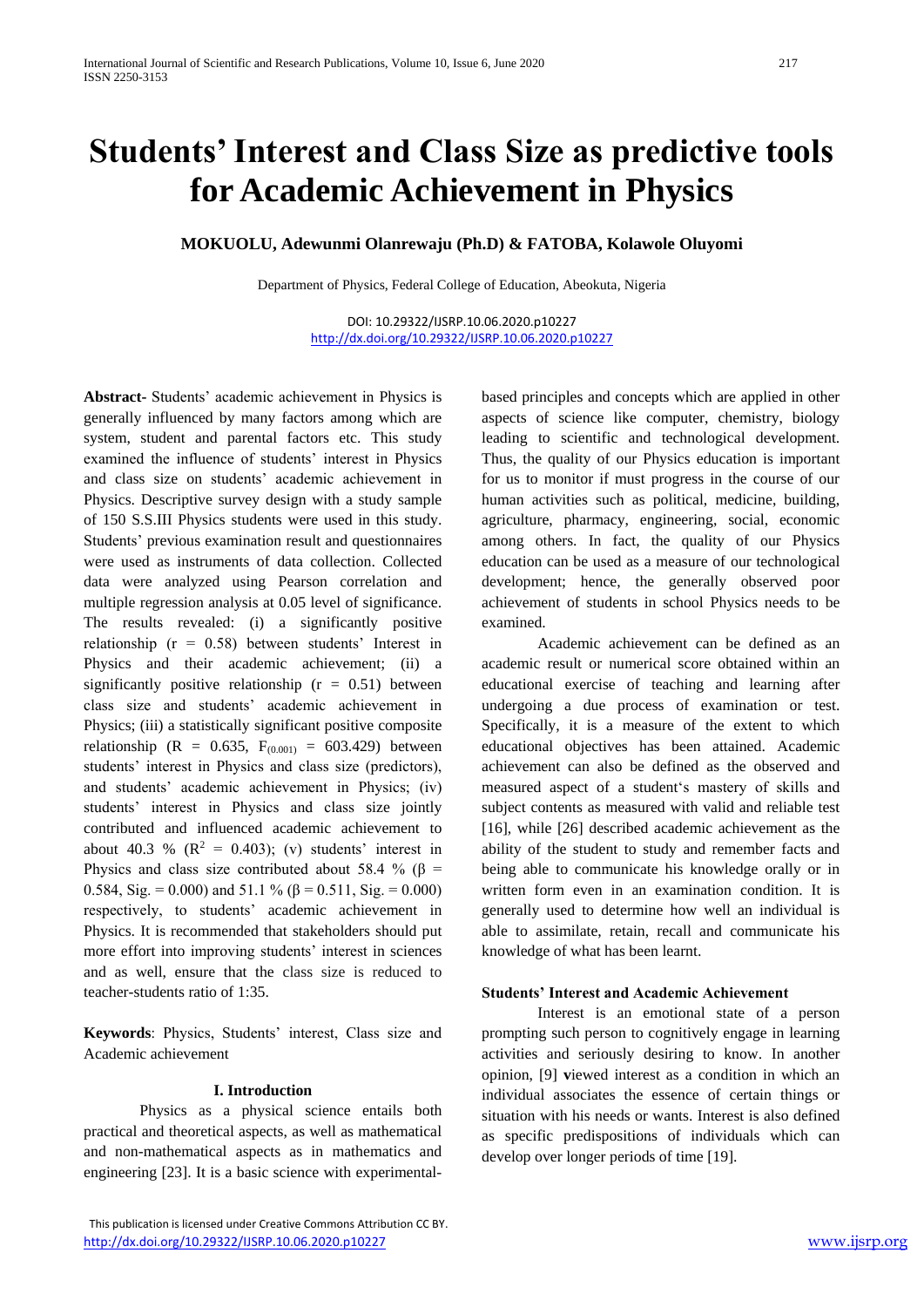Interest is often thought of as a process that contributes to learning and achievement [12]. It has been opined that academic interest can help students of natural sciences deal with learning struggles and achieve high performance [15]. In another study, interest was observed to correlates with and significantly predicted achievement [30] but [25] in their study of interesteducational success link using both cross-section and panel data, observed that there is little support for the idea that prior interest in school has a bearing on future educational success.

Students' interest in learning has been observed to correlate significantly and positively to academic achievement; thus, interest in learning significantly predicts their academic achievement [26]. Further study showed that the higher the levels of interest of individual students in natural science subjects, the higher the achievement in those subjects [17]. Similarly, [5] observed significant relationship between students' academic interest and achievement in Chemistry. Like others, [13] revealed that academic interest has a statistically significant positive impact on students' academic achievement. They also found that the relationship between academic interest and achievement is much stronger in natural sciences than in other disciplines. To buttress it all, students' performance in science subjects was observed to be determined among others, by the students' level of interest toward those science subjects [21] as cited in [17].

# **Class size and Academic Achievement**

Class size can be defined as the number of students in a class at a given specific time undergoing teaching and learning instructions of a teacher. In a similar version, [1] defined class size as the number of students per teacher in a given class. In Nigeria, small class size is very common in private schools while large class size is a peculiar feature in public schools because the government does not usually invest in public school developments. The general consequences based on experience is that teaching and learning in large class sizes is not usually interesting (compared to small class sizes) with teachers unable to teach, explain and evaluate concept effectively to the best of students' understanding, hence the students' academic achievement is affected. However, [8] stated that class size affects the level of understanding of the students since the teacher will not have full attention on every student in the classroom. Their research studies revealed that both large and small class size affects student's performance.

Literatures concerning the effect of class size on students' academic achievement have indicated

 This publication is licensed under Creative Commons Attribution CC BY. <http://dx.doi.org/10.29322/IJSRP.10.06.2020.p10227> [www.ijsrp.org](http://ijsrp.org/)

inconsistent findings. Research studies have shown that class size has insignificant influence or relationship with academic performance of students [2], [22]. In another study, [7] observed that smaller class size was not found to have a consistently positive effect on student achievement, but that the result does not mean that the positive benefits of smaller class size were not present, while [6] observed a relatively moderate inverse correlation between class size and student achievement. Large class sizes have been observed to negatively affects and impacts students' academic performance and learning [24], [28], [31] and are less preferable to small class sizes for better academic achievement of students [31]. It was further emphasized that students' scores in large classes do not translate to actual performance and this could have adverse effect on them in external examinations [28].

Other studies have found a positive link between student achievement and class size [20] and have indicated that as class sizes increase, student learning and achievement decreases [29], [3], [10], [27] cited in [28]. Again, [14] observed negative relationships between class size and student load with student outcomes. They further revealed that class size and student load primarily influence student outcomes and that reducing class sizes will lead to significant improvements in student outcomes. Studies also confirmed that in smaller classes, time spent on classroom management was decreased which led to improvement in academic achievement [11] cited in [7]. In another pattern, [4] observed a significant difference in the academic performance of secondary school students based on class size, with students in large classes performing better than their counterparts in smaller classes. Similarly, [18] observed that students in larger classes performed the same or better than students in smaller classes.

#### **Statement of Problem**

The regular under-achievement of students in science especially physics in both secondary and tertiary schools are a major concern for all stakeholders in education sectors. This has lead to several thought and theories as to why this failure has become so regular, increasing instead of decreasing. This has, however necessitated this study to ascertain whether or not students' interest in Physics and class size can likely minimize the observed failure.

# **Purpose of the Study**

The purpose of this study is to examine the predictive ability of students' interest in physics and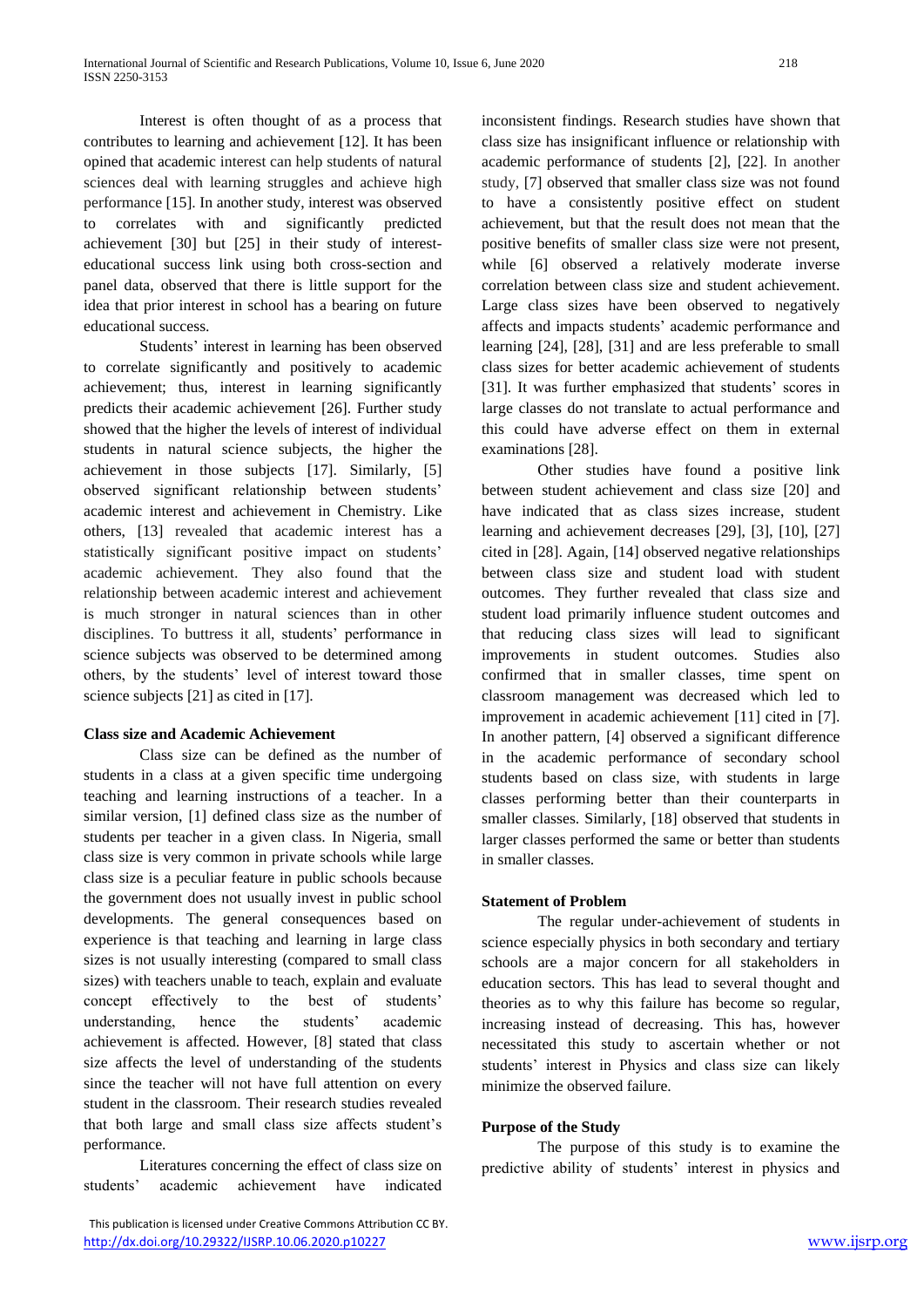class size on students' academic achievement in physics. It also intend to determine the relationship between students' interest in physics and their academic achievement in physics, as well as the relationship between class size and students' academic achievement in physics. In a similar manner, this study will also investigate the joint and relative contributions of students' interest in physics and class size to students' academic achievement in physics.

# **Research hypotheses**

The following null hypotheses were raised.

**Ho1**: There is no significant relationship between students' interest in Physics and their academic achievement in Physics.

**Ho2**: There is no significant relationship between class size and academic achievement of students in Physics.

**Ho3:** There is no significant composite contribution of students' interest in Physics and class size to academic achievement of students in Physics.

**Ho4:** There are no significant relative contributions of students' interest in Physics and class size to academic achievement of students in Physics.

#### **II. METHODOLOGY**

This study used ex-post facto descriptive survey design method. The target population consists of all Senior Secondary III (SS III) Physics students in all public senior secondary schools in Odeda Local Government area, Abeokuta, Ogun state, Nigeria. The study samples consist of one hundred and fifty (150) Physics students (made up of 95 boys and 55 girls) drawn from three randomly selected secondary schools in the local government area of study. Fifty (50) students each were picked from each of the three selected secondary schools in the Local Government area. SS III students were used in this study because they are the most experience students with highest level of academic curriculum coverage in the schools.

The instruments used for data collection are SS III First term result sheets and Students' Interest-Class Size Scale (SICSS). The SS III First term result sheets contain the first term examination scores of SS III Physics students and represent their academic achievements. The SICSS is a questionnaire made up of sections A, B and C. Section A contains bio-data information of the sample students, while sections B and C consists of ten (10) items each, designed to obtain information on students' interest in Physics and Physics class size, respectively. The response options to the SICSS items were based on the likert-scale of Strongly Agree ( $SA = 4$  points), Agree ( $A = 3$  points), Disagree

 $(D = 2 \text{ points})$ , and Strongly Disagree (SD = 1 point). This leaves sections B and C of the SICSS with a maximum score of 40 points, each. The questionnaire was validated by experts, subjected to Cronbach alpha reliability test and a reliability coefficient of 0.78 was obtained. The questionnaire was administered to the study students and allowed to answer under strict examination conditions to avoid sharing of ideas among one another.

The research hypotheses were analyzed using mean, standard deviation, Pearson product moment correlation, Analysis of variance (ANOVA) and multiple regression analysis at 0.05 level of significance. The SS III First term examination scores (academic achievements) were converted to over 40 (i.e maximum score of 40) to help easy analysis of the questionnaire data with the students' academic achievements.

## **III. RESULTS AND DISCUSSION**

**Ho1**: There is no significant relationship between students' interest in Physics and their academic achievement in Physics.

**Table 1:** Pearson correlation analysis results for Students' Interest - academic achievement relationship

| <b>Variable</b> |     | Mean  | <b>SD</b> | R       | Sig.  |
|-----------------|-----|-------|-----------|---------|-------|
| Student         |     |       |           |         |       |
| Interest        | 150 | 25.13 | 5.99      | $0.58*$ | 0.001 |
| in Physics      |     |       |           |         |       |
| Academic        | 150 | 21.65 | 3.14      |         |       |
| Achievement     |     |       |           |         |       |

\* Correlation is significant at 0.05 level (2-tailed)

Table 1 shows the results of correlation analysis conducted for the relationship between students' interest in Physics and their academic achievement in Physics. The result indicated that there is a positive significant relationship (r = 0.58) between students' Interest in Physics and their academic achievement in Physics. Hence, the null hypothesis is rejected. In general situation, Physics being somehow abstract and mathematically requires students' interest otherwise, excelling in it can be really difficult. Experience has shown that majority of students who excelled in Physics had interest in it or basically in sciences. In other words, assessment of students' interest in Physics can be used to predict academic achievement of students in physics.

**Ho2**: There is no significant relationship between class size and academic achievement of students in Physics.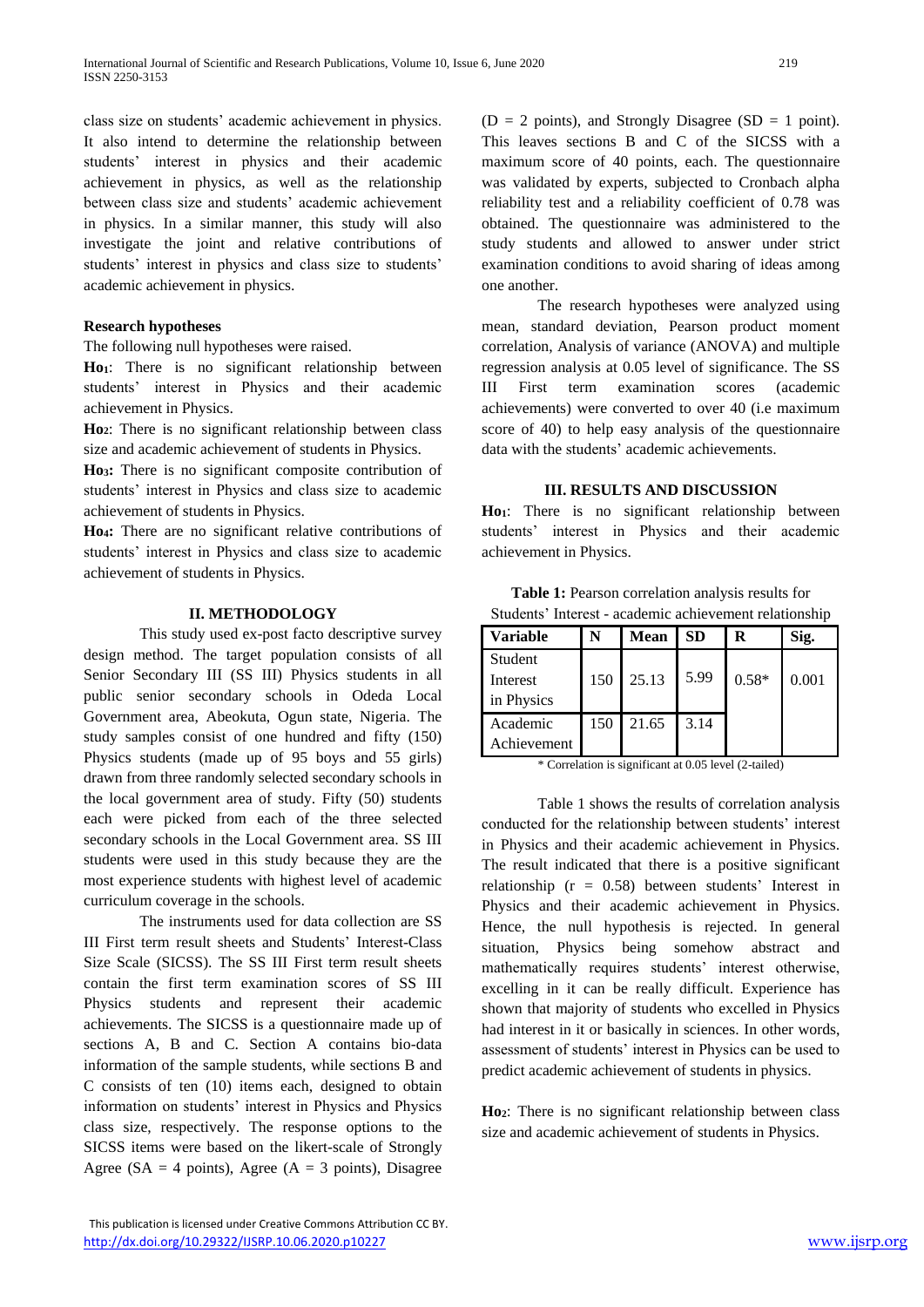| Variable          | Mean   SD        |      |         | Sig.  |
|-------------------|------------------|------|---------|-------|
| <b>Class Size</b> | 150 31.57 5.60   |      | $0.51*$ | 0.004 |
| Academic          | $150 \mid 21.65$ | 3.14 |         |       |
| Achievement       |                  |      |         |       |

**Table 2:** Results of Pearson correlation analysis for class size - students' academic achievement relationship

\* Correlation is significant at 0.05 level (2-tailed)

Table 2 indicates the results of correlation analysis conducted for the relationship between class size and students' academic achievement in Physics. Just like in table 1, this result showed a positive significant relationship ( $r = 0.51$ ) between class size and students' academic achievement in Physics. Hence, the null hypothesis is also rejected. This may have implied that an increase in class size leads to an increase in students' performance, or vice versa. Based on this result, one can opined that thorough assessments of class size in Physics learning can be used to predict academic achievement of students.

**Ho3:** There is no significant composite contribution of students' interest in Physics and class size to academic achievement of students in Physics.

**Table 3a:** Model summary results of relationship in Multiple Regression Analysis **Model Summary**

| <b>IVIUULI DUIIIIIIIII</b> |                    |                |                                   |                                         |  |  |
|----------------------------|--------------------|----------------|-----------------------------------|-----------------------------------------|--|--|
| <b>Model</b>               |                    | $\mathbf{R}^2$ | <b>Adjusted</b><br>$\mathbf{R}^2$ | <b>Std. Error of</b><br><b>Estimate</b> |  |  |
|                            | $0.635 \mid 0.403$ |                | 0.401                             | 1.041                                   |  |  |

Predictors: (Constant), Class Size, Students' Interest in Physics

Table 3a shows the results of the multiple regression analysis conducted to determine the combined contribution of students' interest in Physics and class size to academic achievement of students in Physics. As indicated by the table, the regression coefficient,  $R =$ 0.635 indicates that a significantly positive composite relationship exist between the students' interest in Physics and class size (predictors) and academic achievement of students in Physics. Likewise, the regression's coefficient of determination,  $R^2 = 0.403$ indicates that both students' interest in Physics and class size jointly contributed and influenced academic achievement to about 40.3 %, while the remaining 59.7 % may be due to other factors not included in this study.

# **Table 3b:** ANOVA results for level of significance in Multiple Regression Analysis

| <b>Model</b>        | Sum of        | Df            | <b>Mean</b>     | F | Sig.  |
|---------------------|---------------|---------------|-----------------|---|-------|
|                     | <b>Square</b> |               | <b>Square</b>   |   |       |
| Regression 1306.657 |               | $\mathcal{L}$ | 653.329 603.429 |   | 0.001 |
| Residual            | 159.156       | 147           | 1.083           |   |       |
| Total               | 1465.813 149  |               |                 |   |       |

Dependent Variable: Achievement, Predictors: (Constant), Class Size, and Students' Interest in Physics

Table 3b shows the results of the ANOVA analysis conducted to determine the significancy of the relationship and contribution of both students' interest in Physics and class size (predictors) to academic achievement of students in Physics. The table shows an  $F<sub>(0.001)</sub>$  value = 603.429 at 0.05 significant level. This result indicates a statistically significant relationship between students' interest in Physics and class size (predictors) and the academic achievement of students in Physics. Similarly, the F-value (603.429) indicates that the composite contribution of students' interest in Physics and class size (predictors) to academic achievement of students in Physics is significant. In essence, both students' interest in Physics and class size (predictors) can reasonably be used estimate students' academic achievement in Physics.

**Ho4:** There are no significant relative contributions of students' interest in Physics and class size to academic achievement of students in Physics.

| Alialysis  |                                    |              |                           |        |       |  |  |
|------------|------------------------------------|--------------|---------------------------|--------|-------|--|--|
| Model      | Unstandard.<br><b>Coefficients</b> |              | <b>Standard</b><br>Coeff. | т      | Sig.  |  |  |
|            | B                                  | Std.         | <b>Beta</b>               |        |       |  |  |
|            |                                    | <b>Error</b> |                           |        |       |  |  |
| Constant   | 5.642                              | 0.492        |                           | 11.471 | 0.000 |  |  |
| Students'  | 0.278                              | 0.019        | 0.584                     | 14.949 | 0.000 |  |  |
| interest   |                                    |              |                           |        |       |  |  |
| Class size | 0.286                              | 0.020        | 0.511                     | 14.410 | 0.000 |  |  |

**Table 4:** Coefficients results in the Multiple Regression Analysis

Dependent Variable: Achievement

Table 4 shows the resultant coefficients in the multiple regression analysis conducted to determine the relative contribution of students' interest in Physics and class size to academic achievement of students in Physics. As indicated by the table, students' interest in Physics (β = 0.584, t = 14.949, Sig. = 0.000) and class size ( $\beta$  = 0.511, t = 14.410, Sig. = 0.000) have statistically significant positive effects on students' academic achievement in Physics. In other words, students' interest in Physics and class size contributed about 58.4 % and 51.1 % respectively, to students'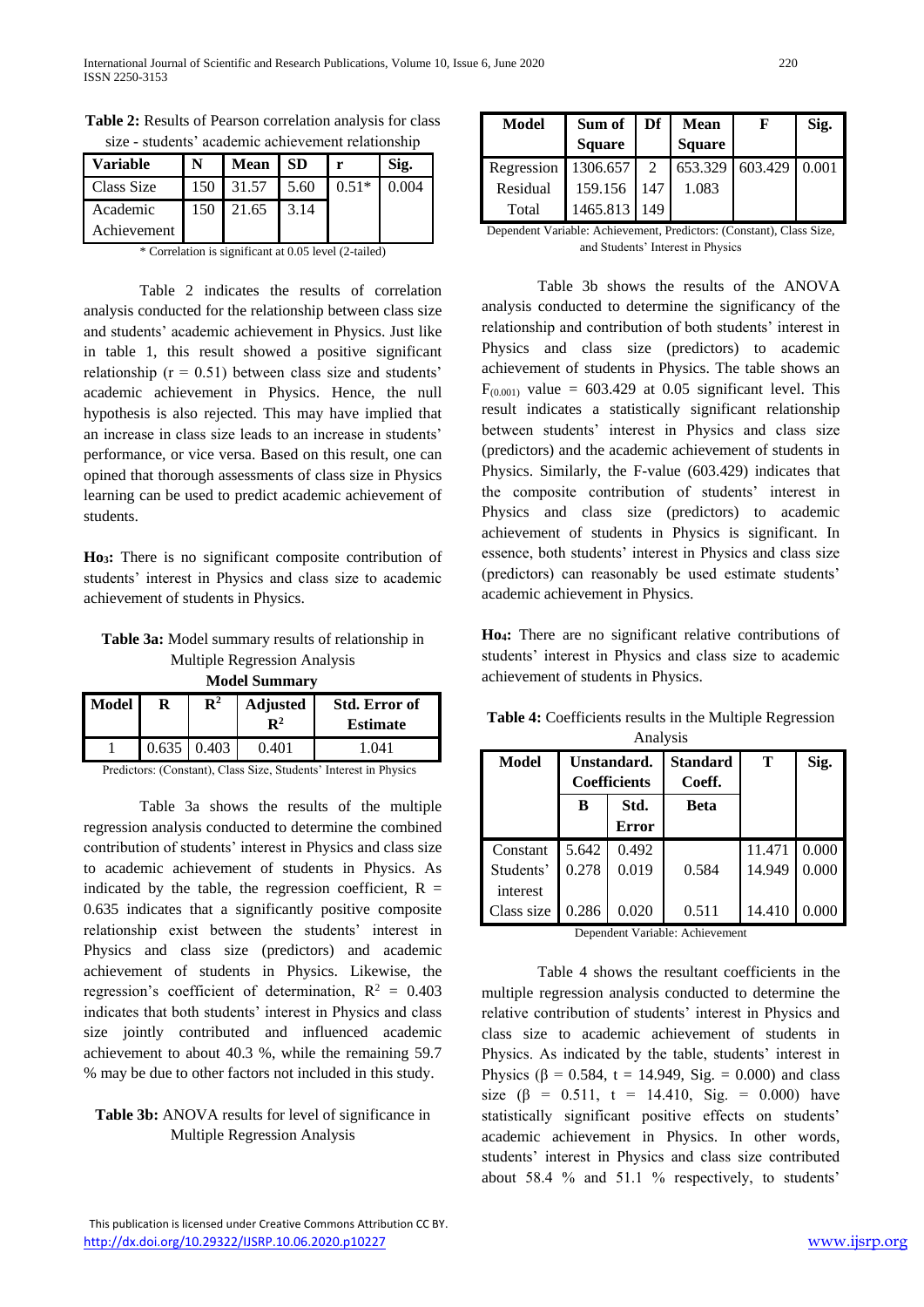academic achievement in Physics. However, based on this result students' interest in Physics contributed more to students' academic achievement in Physics than class size.

# **IV. CONCLUSION**

Results from this study revealed that both students' interest in physics and class size separately exhibited a significantly positive relationship (Students' interest–academic achievement,  $r = 0.58$ ; Class size– academic achievement,  $r = 0.51$  at 0.05 significant level) with academic achievement in physics. The study also showed a statistically significant composite relationship  $(R = 0.635)$  between students' interest in Physics and class size (predictors) and academic achievement of students in Physics. The study further showed that both students' interest in Physics and class size jointly influenced academic achievement in Physics by 40.3 %, while the remaining 59.7 % may be due to other factors not included in this study. Likewise, students' interest in Physics and class size contributed about 58.4 % and 51.1 % respectively to students' academic achievement in Physics, indicating that students' interest in Physics contributed more than class size to students' academic achievement in Physics. In essence, both students' interest in Physics and class size can reasonably predict academic achievement of students in Physics.

#### **V. RECOMMENDATION**

Based on the observations of this study, the following recommendations are made:

- 1. School authorities, Parents and teachers should put in great effort in ensuring that students develop quality interest in sciences through several motivational means.
- 2. Educational authorities should work on implementing teacher-students ratio of 1:35.
- 3. More schools, classrooms and lecture rooms should be built to accommodate rising population of students and enhance teaching-learning activities.
- 4. Government and Educational authorities should organize workshops for teachers on importance students' interest and class size for optimum students' achievement.

#### **REFERENCES**

- [1] O. V. Ajayi, C. T. Audu and E. E. Ajayi, "Influence of class size on students' classroom discipline, engagement and communication: a case study of senior secondary schools in Ekiti state, Nigeria", Sky Journal of Educational Research, 2017, 5(5), pp. 60-67.
- [2] Aransi Waliyi Olayemi, "Effect of class classification, class size and gender on Academic Performance among Fatima High School Students in Irewole Local Government Area of Osun State,

 This publication is licensed under Creative Commons Attribution CC BY. <http://dx.doi.org/10.29322/IJSRP.10.06.2020.p10227> [www.ijsrp.org](http://ijsrp.org/)

Nigeria", European Journal of Education Studies, 2017, 3(11), pp. 756-771.

- [3] H. Aturupane, P. Glewwe, and S. Wisniewski, "The impact of school quality, socioeconomic factors, and child health on students' academic performance: evidence from Sri Lankan primary schools", Education Economics, 2013, 21, pp. 2-37.
- [4] Babatunde Aderonke Modupe, "Influence of class size, teacher variables and school location on Academic Performance among senior secondary school students in Kaduna state, Nigeria", Unpublished M. Ed Thesis, Ahmadu Bello University, Zaria, Nigeria, 2015.
- [5] Boniface Ugwumaduka Ezike, "Classroom environment and Academic Interest as correlates of Achievement in senior secondary school chemistry in Ibadan South West Local Government Area, Oyo State, Nigeria", Global Journal of Educational Research, 2018, 17, pp. 61-71.
- [6] B. Celik and N. Koc, "Effect of class size on university entrance exam in Turkey", Procedia - Social and Behavioral Sciences, (The Proceedings of 6th World Conference on Educational Sciences), a\2015, pp. 919-924.
- [7] Christopher Eric Uhrain, "Effect of Class Size on Student Achievement in Secondary School", Ph.D Thesis, Walden University, 2016.
- [8] M. Efe Omwirhiren and E. Faith Anderson, "Effect of Class Size and Students' Attitude on Academic Performance in Chemistry at Demonstration Secondary School, Ahmadu Bello University Zaria, Nigeria", IOSR Journal of Research & Method in Education (IOSR-JRME), 2016, 6(1), pp. 1-6.
- [9] Essien Essien Ekpenyong, Akpan Okon Edem and Obot Imo Martin, "Students' interest in social studies and academic achievement in tertiary institutions in Cross river state, Nigeria", European Journal of Training and Development Studies (Published by European Centre for Research Training and Development, U.K), 2015, 2(2), pp. 35-40.
- [10] D. K. Evans and A. Popova, "What really works to improve learning in developing countries? An analysis of divergent findings in systematic reviews", The World Bank, 2015.
- [11] F. Fan, "Class size: Effects on students' academic achievements and some remedial measures", Research in Education, 2012, 87(1), pp. 95-98.
- [12] J. M. Harackiewicz and C. S. Hulleman, "The Importance of Interest: The Role of Achievement Goals and Task Values in Promoting the Development of Interest", Social and Personality Psychology Compass, 2010, 4(1), pp. 42–52.
- [13] Hongbin Wu, Juan Zheng, Shan Li and Jianru Guo, "Does academic interest play a more important role in medical sciences than in other disciplines? A nationwide cross-sectional study in China", BMC Medical Education, 2019, 19(301), pp. 1-8.
- [14] James Monks and Robert Schmidt, "The Impact of Class Size and Number of Students on Outcomes in Higher Education", Robins School of Business, University of Richmond, Richmond, 2010.
- [15] M. Jansen, O. Lüdtke and U. Schroeders, "Evidence for a positive relation between interest and achievement: examining betweenperson and within-person variation in five domains", Contemp. Educ. Psychol., 2016, (46), pp. 116–27.
- [16] A. I. Joe, P. J. Kpolovie, K. E. Osonwa and C. E. Iderima, "Modes of admission and academic performance in Nigerian universities", Merit Research Journals, 2014.
- [17] Kabunga Amir, "Interest and Achievements in Natural Science Subjects Students in Secondary School in Western Uganda", Researchjournali's Journal of Education, 2020, 8(1), pp. 1-9.
- [18] Kornfeld, Michael, "The Effect of Class Size on Student Achievement in a Rural State", Published D. Ed Thesis, Graduate College Dissertations and Theses. 128. University of Vermont 2010. https://scholarworks.uvm.edu/graddis/128